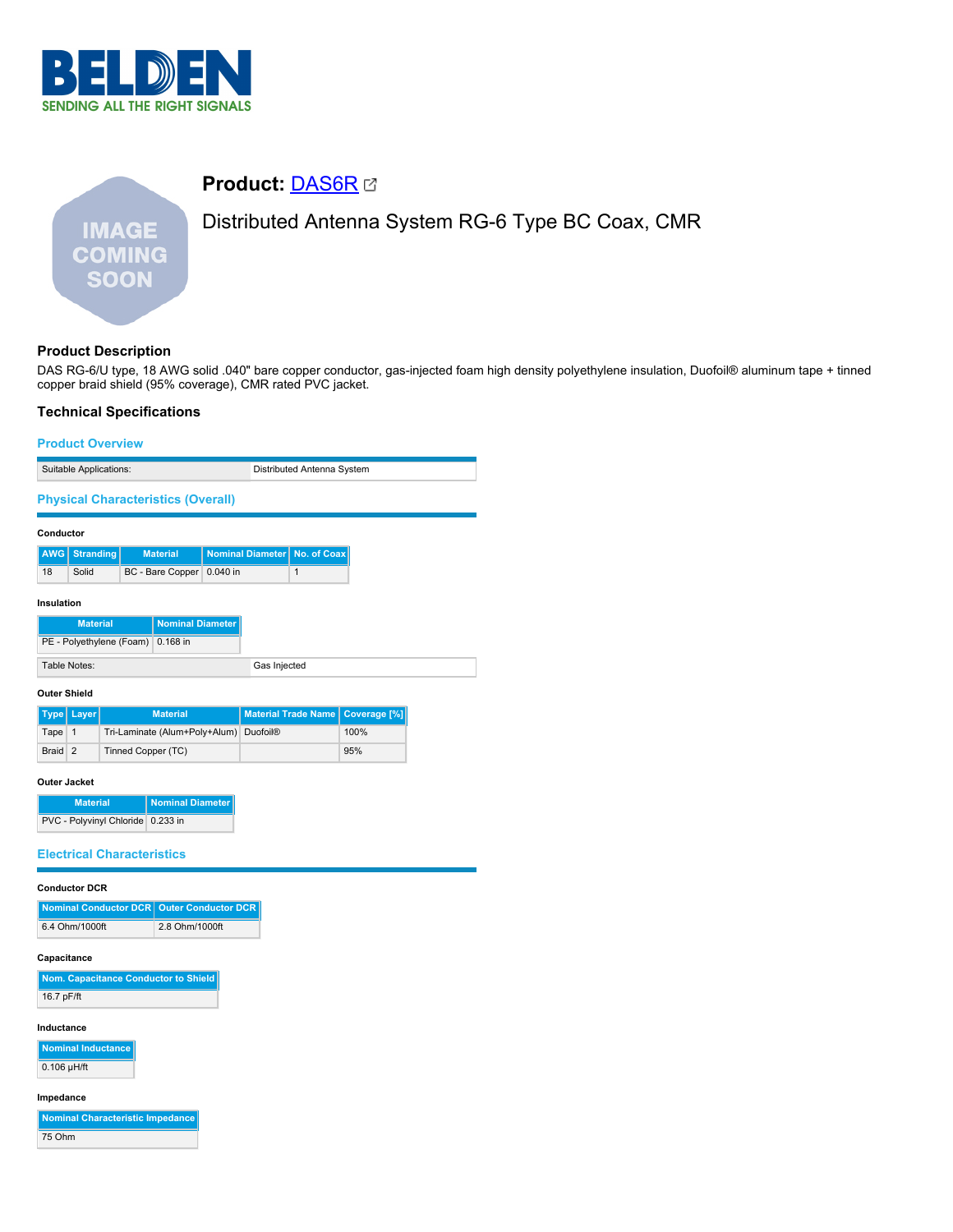# **Return Loss (RL)**

|              | Frequency [MHz] Minimum Return (RL) |
|--------------|-------------------------------------|
| 5 - 3000 MHz | 15dB                                |

## **High Frequency (Nominal/Typical)**

|                      | <b>Frequency [MHz] Nom. Insertion Loss</b> |
|----------------------|--------------------------------------------|
| 5 MHz                | 0.52 dB/100ft                              |
| $10$ MH <sub>z</sub> | 0.71 dB/100ft                              |
| 50 MHz               | 1.45 dB/100ft                              |
| 100 MHz              | 1.95 dB/100ft                              |
| 200 MHz              | 2.71 dB/100ft                              |
| 400 MHz              | 3.91 dB/100ft                              |
| 700 MHz              | 5.30 dB/100ft                              |
| 900 MHz              | 6.07 dB/100ft                              |
| 1000 MHz             | 6.42 dB/100ft                              |
| 1500 MHz             | 7.99 dB/100ft                              |
| 2000 MHz             | 9.37 dB/100ft                              |
| 2250 MHz             | 10.01 dB/100ft                             |
| 3000 MHz             | 11.78 dB/100ft                             |

#### **Delay**

|              | Nominal Delay   Nominal Velocity of Propagation (VP) [%] |
|--------------|----------------------------------------------------------|
| $1.21$ ns/ft | 84%                                                      |

#### **Voltage**

|  | <b>UL Voltage Rating</b> |
|--|--------------------------|
|  |                          |

| 300 V RMS                                |                                           |
|------------------------------------------|-------------------------------------------|
| <b>Electrical Characteristics Notes:</b> | TDR Impedance: 75 +/- 3 Ohms              |
| Other Electrical Characteristic 2:       | Return Loss: Fixed bridge and termination |

# **Temperature Range**

| UL Temp Rating:       | $75^{\circ}$ C                          |
|-----------------------|-----------------------------------------|
| Operating Temp Range: | $-30^{\circ}$ C To +75 $^{\circ}$ C $-$ |

## **Mechanical Characteristics**

| UV Resistance:               | Yes           |
|------------------------------|---------------|
| <b>Bulk Cable Weight:</b>    | 31 lbs/1000ft |
| Max. Pull Tension:           | 69 lbs        |
| Min. Bend Radius/Minor Axis: | $2.3$ in      |

#### **Standards**

| NEC/(UL) Compliance:  | CMR        |
|-----------------------|------------|
| CEC/C(UL) Compliance: | <b>CMG</b> |
| RG Type:              | 6          |

# **Applicable Environmental and Other Programs**

| <b>Environmental Space:</b>                      | Indoor/Outdoor                |
|--------------------------------------------------|-------------------------------|
| EU Directive 2000/53/EC (ELV):                   | Yes                           |
| EU Directive 2003/11/EC (BFR):                   | Yes                           |
| EU Directive 2011/65/EU (RoHS 2):                | Yes                           |
| EU Directive 2012/19/EU (WEEE):                  | Yes                           |
| EU Directive 2015/863/EU (RoHS 2 amendment): Yes |                               |
| EU Directive Compliance:                         | EU Directive 2003/11/EC (BFR) |
| EU CE Mark:                                      | Yes                           |

# **Suitability**

| Suitability - Aerial:              | Yes - Black only, when supported by messenger wire |
|------------------------------------|----------------------------------------------------|
| Suitability - Burial:              | No                                                 |
| Suitability - Hazardous Locations: | No                                                 |
| Suitability - Indoor:              | Yes                                                |